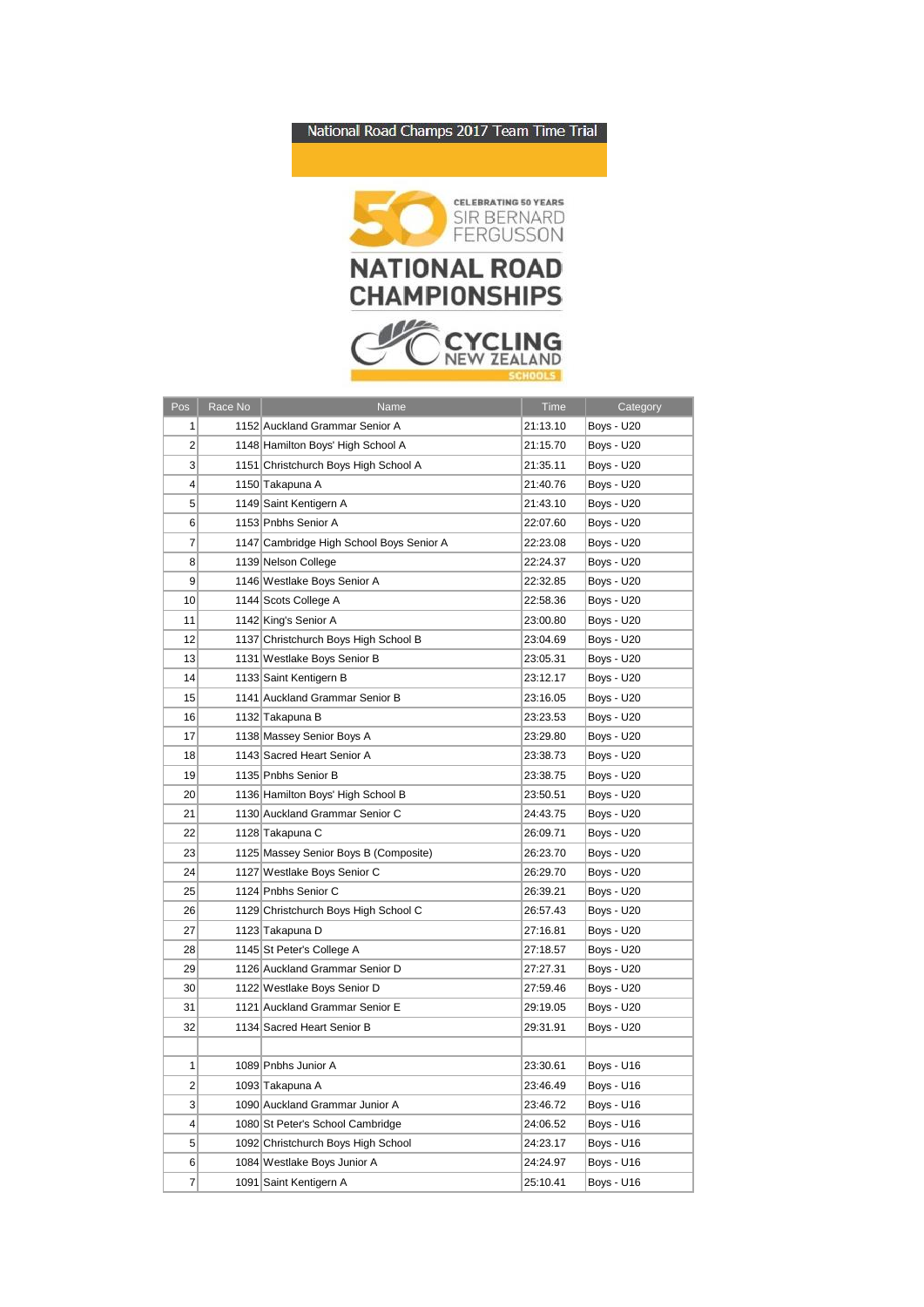| 8               | 1079 Pnbhs Junior B                           | 25:18.93 | Boys - U16      |
|-----------------|-----------------------------------------------|----------|-----------------|
| 9               | 1083 Auckland Grammar Junior B                | 25:27.89 | Boys - U16      |
| 10              | 1078 Takapuna B                               | 25:57.23 | Boys - U16      |
| 11              | 1073 Pnbhs Junior C                           | 26:10.30 | Boys - U16      |
| 12              | 1068 Pnbhs Junior D                           | 26:43.05 | Boys - U16      |
| 13              | 1077 Westlake Boys Junior B                   | 26:43.44 | Boys - U16      |
| 14              | 1088 King's Junior A                          | 26:43.69 | Boys - U16      |
| 15              | 1094 Hamilton Boys' High School A             | 26:47.81 | Boys - U16      |
| 16              | 1075 Auckland Grammar Junior C                | 26:50.78 | Boys - U16      |
| 17              | 1069 Takapuna C                               | 27:00.52 | Boys - U16      |
| 18              | 1067 Auckland Grammar Junior D                | 27:29.56 | Boys - U16      |
| 19              | 1074 Macleans Junior A (Composite)            | 27:47.02 | Boys - U16      |
| 20              | 1064 Pnbhs Junior E                           | 27:49.20 | Boys - U16      |
| 21              | 1063 Auckland Grammar Junior E                | 28:16.45 | Boys - U16      |
| 22              | 1071 Saint Kentigern B                        | 28:26.22 | Boys - U16      |
| 23              | 1085 St Peter's College A                     | 28:34.21 | Boys - U16      |
| 24              | 1076 King's Junior B                          | 28:42.05 | Boys - U16      |
| 25              | 1082 Hamilton Boys' High School B (Composite) | 29:08.71 | Boys - U16      |
| 26              | 1086 Scots College A                          | 29:11.72 | Boys - U16      |
| 27              | 1065 Takapuna D                               | 29:29.10 | Boys - U16      |
| 28              | 1066 Westlake Boys Junior C                   | 29:56.93 | Boys - U16      |
| 29              | 1061 Pnbhs Junior F                           | 30:22.23 | Boys - U16      |
| 30              | 1087 Sacred Heart Junior A                    | 30:34.98 | Boys - U16      |
| 31              | 1081 Sacred Heart Junior B                    | 31:59.99 | Boys - U16      |
| 32              | 1070 St Peter's College B                     | 32:03.64 | Boys - U16      |
| 33              | 1072 Sacred Heart Junior C                    | 34:25.48 | Boys - U16      |
|                 |                                               |          |                 |
| 1               | 1036 Cambridge Middle School Blue             | 26:59.02 | Boys - Year 7&8 |
| 2               | 1020 St Peter's School Cambridge              | 28:32.02 | Boys - Year 7&8 |
| 3               | 1031 Scots College A                          | 28:43.78 | Boys - Year 7&8 |
| 4               | 1032 Saint Kentigern A                        | 28:53.00 | Boys - Year 7&8 |
| 5               | 1035 Pnins A                                  | 29:14.06 | Boys - Year 7&8 |
| 6               | 1021 Remuera Intermediate Mixed               | 29:25.27 | Boys - Year 7&8 |
| 7               | 1023 Cambridge Middle School White            | 29:34.90 | Boys - Year 7&8 |
| 8               | 1034 Huntley School A                         | 29:38.24 | Boys - Year 7&8 |
| 9               | 1018 Belmont A                                | 30:20.53 | Boys - Year 7&8 |
| 10              | 1033 Sacred Heart 7&8                         | 31:00.23 | Boys - Year 7&8 |
| 11              | 1029 Auckland Normal Intermediate             | 31:23.31 | Boys - Year 7&8 |
| 12              | 1024 Pnins B                                  | 31:28.93 | Boys - Year 7&8 |
| 13              | 1028 Huntley School B                         | 31:38.30 | Boys - Year 7&8 |
| 14              | 1022 Pnins C                                  | 32:44.77 | Boys - Year 7&8 |
| 15              | 1027 Saint Kentigern B                        | 32:49.94 | Boys - Year 7&8 |
| 16              | 1017 Huntley School C                         | 33:44.51 | Boys - Year 7&8 |
| 17              | 1030 St Peter's College A                     | 35:31.30 | Boys - Year 7&8 |
| 18              | 1019 Pnins D                                  | 35:41.01 | Boys - Year 7&8 |
| 19              | 1026 Scots College B                          | 37:36.83 | Boys - Year 7&8 |
|                 |                                               |          |                 |
| 1               | 1115 Waikato Dio Senior A                     | 24:50.38 | Girls - U20     |
| 2               | 1113 Baradene Senior A                        | 25:15.53 | Girls - U20     |
| 3               | 1114 Epsom Girls Senior A                     | 25:36.78 | Girls - U20     |
| $\vert 4 \vert$ | 1117 St Peter's School Cambridge              | 25:45.01 | Girls - U20     |
| 5               | 1110 Saint Kentigern A                        | 25:59.78 | Girls - U20     |
| 6               | 1112 Cambridge High School Girls Senior A     | 26:10.09 | Girls - U20     |
| 7               | 1111 Villa Maria                              | 26:42.35 | Girls - U20     |
| 8               | 1108 Diocesan                                 | 26:44.29 | Girls - U20     |